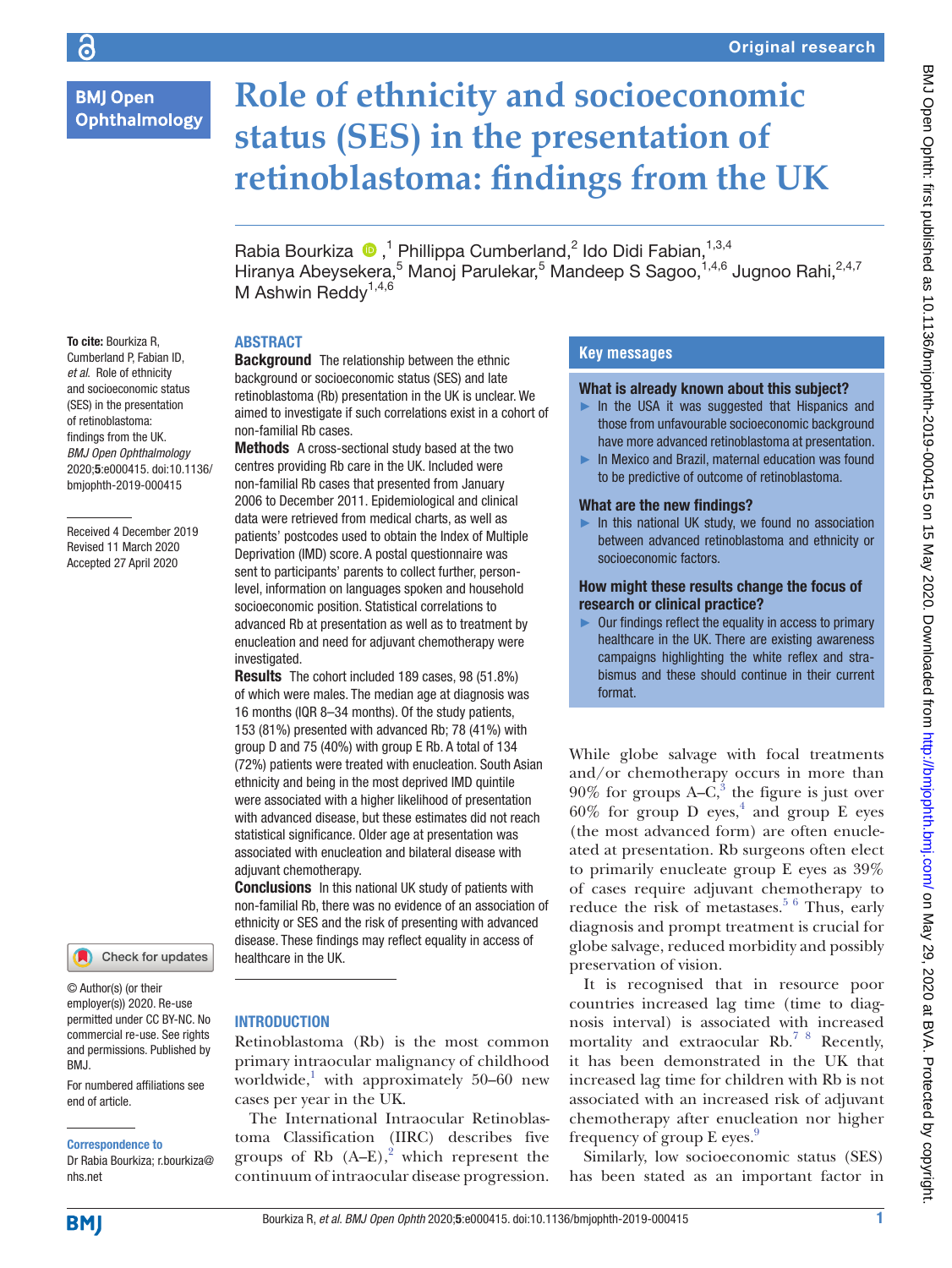the development of advanced disease in resource poor countries[.10](#page-5-3) In the USA, one study reported a trend for Hispanic children and children with no healthcare insurance to have more advanced disease although statistical significance was not achieved.<sup>[11](#page-5-4)</sup>

In the UK, the National Health Service (NHS) aims to provide equal access to healthcare. We were keen to understand which ethnic or socioeconomic groups, if any, were presenting with advanced Rb leading to adverse outcomes, including mortality, enucleation and adjuvant chemotherapy. Identification of specific groups would enable resources to be directed to these groups.

## **METHODS**

#### Study population and data collection

This was a national multicentre, retrospective, noncomparative study evaluating non-familial Rb cases in the UK.

Two centres in London and Birmingham provide the national Rb service to the UK population in which all affected children are diagnosed and treated. The registries at these two centres, the Royal London Hospital, Barts Health NHS Trust and Birmingham Children's Hospital, were reviewed and non-familial cases of Rb presenting between 1 January 2006 and 31 December 2011 were identified. Only non-familial cases were included in this study as screening is already available for first-degree relatives of patients with Rb. As such presentation of familial Rb is not initiated by these families. This research adhered to the tenets of the Declaration of Helsinki. Written parental consent was obtained for inclusion of participants in the questionnaire part of the study. Patients or the public were not involved in the design, or conduct, or reporting, or dissemination plans of our research. The Childhood Eye Cancer Trust is interested in the findings of this paper and is dedicated to increasing awareness of Rb.

Data collected on all patients from electronic patient records included: age at diagnosis (months), sex, child's ethnicity, IIRC stage at diagnosis,<sup>[2](#page-5-5)</sup> bilaterality, treatment and postcodes. In cases of bilateral disease, the stage of the worse eye was recorded. Individual postcode (ZIP code) data were used to obtain the Index of Multiple Deprivation (IMD) score, a relative deprivation score based on residential location. IMD is the official measure of relative deprivation for small areas in the UK. It ranks every small area according to income, employment, health, education, housing, access and child poverty. Higher scores of IMD indicate higher SES.<sup>12</sup>

A postal questionnaire was also sent to participants' parents to collect further, person-level, information on languages spoken at home and household socioeconomic position, including housing tenure, main carer's educational qualifications and main wage earner's employment status and occupation coded using the Standard Occupational Classification from the UK Office of National Statistics.<sup>[13](#page-5-7)</sup> This was not a validated questionnaire.

BMJ Open Ophth: first published as 10.1136/bmjophth-2019-000415 on 15 May 2020. Downloaded from http://bmjophth.bmj.com/ on May 29, 2020 at BVA. Protected by copyright. BMJ Open On May 29, 2020 at BVA. Protected by copyright. <http://bmjophth.bmj.com/> BMJ Ophth.bmj.com/ on May 29, 2020 at BVA. Protected by copyright.

Parents were contacted twice by mail and at least twice by telephone if they did not respond, to maximise completion and return of the questionnaire.

## Outcome measures

Measures of severity of Rb included: IIRC stage (A–E) at diagnosis with groups D and E being considered advanced; requirement for primary enucleation; the use of adjuvant chemotherapy dependent on presence of high-risk features for systemic spread on histopathological evaluation (ie, massive choroidal invasion (>3 mm), retrolaminar optic nerve invasion or scleral invasion) $^{14}$  $^{14}$  $^{14}$ ; and mortality.

## Statistical methods

All calculations were performed using Microsoft Excel 2013 (Microsoft, Redmond, WA) and SPSS software V.17.0 (SPSS).  $\chi^2$  test was used to investigate possible associations between clinical parameters and severity of Rb (IIRC groups A–C vs D/E), enucleation and adjuvant chemotherapy, and OR were calculated. For ethnicity, calculations were performed as English/Scottish/Welsh versus the various other categories (see [table](#page-2-0) 1).

## **RESULTS**

## Study sample characteristics

A total of 192 children with sporadic non-familial Rb presented in the UK over the 6-year period of the study. Three cases were excluded from analysis. Two were due to incomplete data as they emigrated, and one declined consent. No child died during the study period, and no child died within 5 years from diagnosis. Thus, 189 cases were available for the present study with 5-year follow-up: 98 (52%) male and 91 (48%) female ([table](#page-2-0) 1). Median age at diagnosis was 16 months (IQR 8–34 months), range 1 month to 12 years and 2 months; 117 (62%) of cases presented in the first 2 years of life. There were 59 bilateral and 130 unilateral cases (67 right eye and 63 left eye). Left eyes were the worst affected eye in bilateral cases, compared with right eyes (47% left eye vs 32% right eye); this difference was not statistically significant.

Overall, 153/189 (81%) of non-familial Rb cases presented with advanced Rb (IIRC groups D and E); 75 (40%) group E, 78 (41%) group D, 24 (13%) group C, 11 (6%) group B and 1 group A. The child with an IIRC A grade was detected by an optometrist on routine assessment. The majority, 134 (72%), of cases were treated with enucleation, 124 (93%) of whom had advanced disease. Those presenting with advanced Rb and those treated with enucleation were similarly distributed by demographic and socioeconomic factors to all cases ([table](#page-2-0) 1), as were those receiving adjuvant chemotherapy (68, 50% of those that were enucleated).

Multivariable analysis showed children 2 years or older and those with bilateral Rb were more likely to present with advanced disease [\(table](#page-3-0) 2). Older age at presentation was associated with enucleation and bilateral disease with receipt of adjuvant chemotherapy. The relationship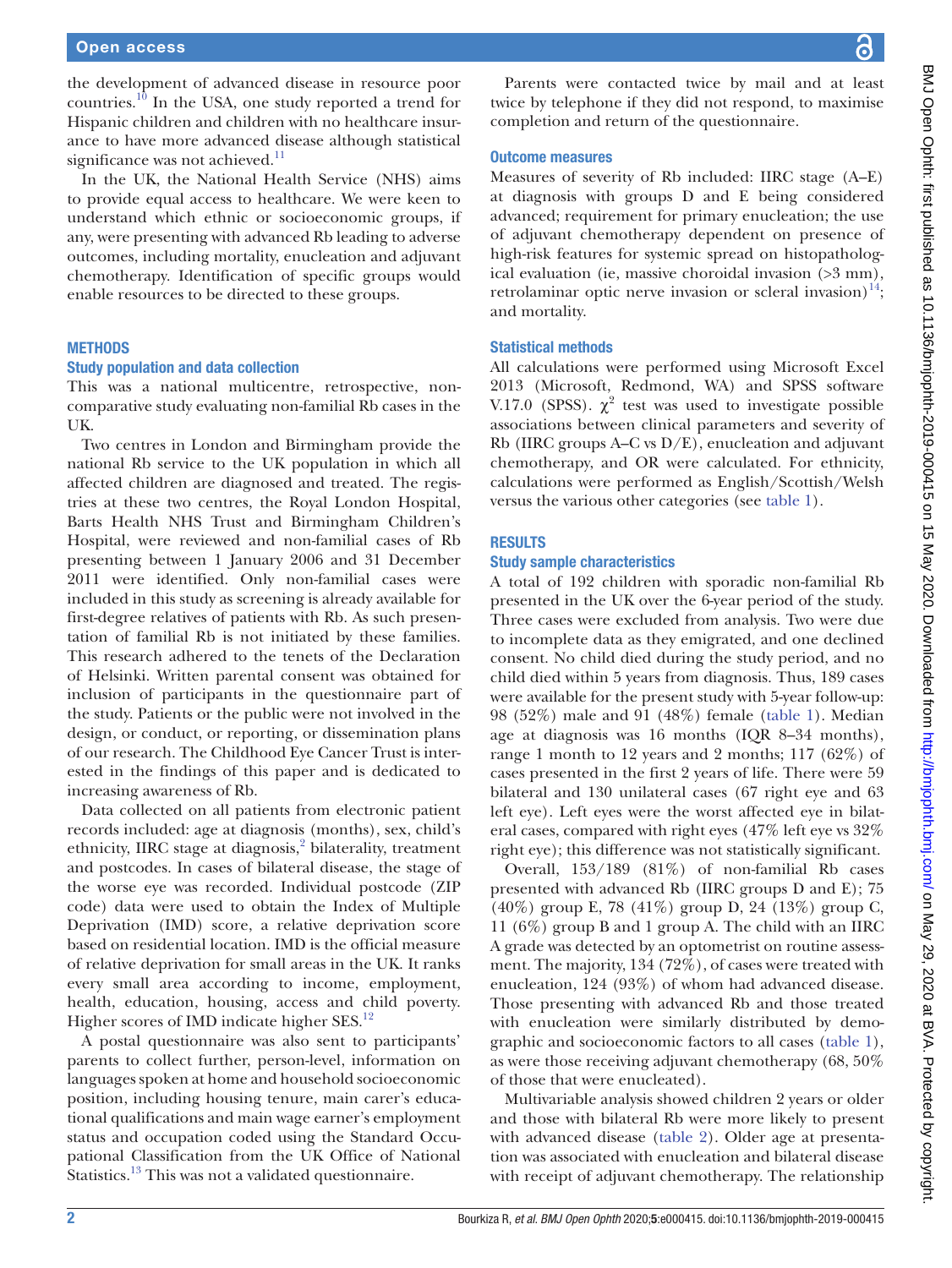Open access

<span id="page-2-0"></span>

| Distribution of demographic and clinical factors for all cases (n=189), by severity and treatment<br>Table 1 |                           |      |                |                                                         |                |                                   |                |                                    |  |
|--------------------------------------------------------------------------------------------------------------|---------------------------|------|----------------|---------------------------------------------------------|----------------|-----------------------------------|----------------|------------------------------------|--|
|                                                                                                              | <b>Total</b><br>$n = 189$ |      |                | <b>Advanced IIRC</b><br>groups (D and E)<br>n=153 (81%) |                | <b>Enucleation</b><br>n=134 (71%) |                | Adjuvant<br>chemotherapy<br>$n=68$ |  |
|                                                                                                              | $\mathsf{n}$              | $\%$ | n              | %                                                       | n              | %                                 | $\mathsf{n}$   | %                                  |  |
| Gender                                                                                                       |                           |      |                |                                                         |                |                                   |                |                                    |  |
| Female                                                                                                       | 91                        | 48.1 | 73             | 48                                                      | 64             | 48                                | 36             | 53                                 |  |
| Male                                                                                                         | 98                        | 51.8 | 80             | 52                                                      | 70             | 52                                | 32             | 47                                 |  |
| Ethnicity                                                                                                    |                           |      |                |                                                         |                |                                   |                |                                    |  |
| English/Scottish/Welsh                                                                                       | 140                       | 74   | 110            | 71.8                                                    | 98             | 73.1                              | 54             | 79.4                               |  |
| Non-English/Scottish/Welsh                                                                                   | 48                        | 25.4 | 42             | 27.4                                                    | 35             | 26.1                              | 14             | 20.5                               |  |
| Indian/Pakistani/Bangladesh                                                                                  | 23                        | 12.1 | 21             | 13.7                                                    | 18             | 13.4                              | 9              | 13.2                               |  |
| <b>Black Caribbean/African</b>                                                                               | 8                         | 4.2  | $6\phantom{1}$ | 3.9                                                     | $\overline{4}$ | 2.9                               | $\mathbf{1}$   | 1.4                                |  |
| Mixed white                                                                                                  | 11                        | 5.8  | 9              | 5.8                                                     | 8              | 5.9                               | $\mathbf{1}$   | 1.4                                |  |
| Other white                                                                                                  | 3                         | 1.5  | 3              | 1.9                                                     | $\overline{3}$ | 2.2                               | $\mathbf{1}$   | 1.4                                |  |
| Other                                                                                                        | 3                         | 1.5  | 3              | 1.9                                                     | $\sqrt{2}$     | 1.4                               | $\overline{c}$ | 2.9                                |  |
| Not known                                                                                                    | $\mathbf{1}$              | 0.5  | $\mathbf{1}$   | 0.6                                                     | $\mathbf{1}$   | 0.7                               | $\pmb{0}$      | $\overline{0}$                     |  |
| IMD score (quintiles)                                                                                        |                           |      |                |                                                         |                |                                   |                |                                    |  |
| 1 (most deprived)                                                                                            | 39                        | 20.6 | 34             | 22.2                                                    | 27             | 20.1                              | 14             | 20.5                               |  |
| $\overline{c}$                                                                                               | 44                        | 23.2 | 35             | 22.8                                                    | 32             | 23.8                              | 17             | 25.0                               |  |
| $\mathbf{3}$                                                                                                 | 29                        | 15.3 | 21             | 13.7                                                    | 20             | 14.9                              | 11             | 16.1                               |  |
| $\overline{4}$                                                                                               | 33                        | 17.4 | 28             | 18.3                                                    | 25             | 18.6                              | 12             | 17.6                               |  |
| 5 (least deprived)                                                                                           | 43                        | 22.7 | 34             | 22.2                                                    | 29             | 21.6                              | 13             | 19.1                               |  |
| Not known                                                                                                    | 1                         |      | 1              |                                                         | $\mathbf{1}$   |                                   |                |                                    |  |
| Age at diagnosis                                                                                             |                           |      |                |                                                         |                |                                   |                |                                    |  |
| <1 year                                                                                                      | 71                        | 37.5 | 52             | 33.9                                                    | 41             | 30.5                              | 27             | 39.7                               |  |
| 1 to $<$ 2 years                                                                                             | 46                        | 24.3 | 35             | 22.8                                                    | 31             | 23.1                              | 16             | 23.5                               |  |
| 2 to $<$ 3 years                                                                                             | 32                        | 16.9 | 29             | 18.9                                                    | 28             | 20.8                              | 10             | 14.7                               |  |
| 3 to $<$ 4 years                                                                                             | 27                        | 14.2 | 24             | 15.6                                                    | 21             | 15.6                              | 10             | 14.7                               |  |
| 4 to 12 years                                                                                                | 13                        | 6.8  | 13             | 8.4                                                     | 13             | 9.2                               | 5              | 7.3                                |  |
| Bilaterality                                                                                                 |                           |      |                |                                                         |                |                                   |                |                                    |  |
| Unilateral                                                                                                   | 130                       | 68.7 | 103            | 67.3                                                    | 97             | 72.3                              | 35             | 51.4                               |  |
| <b>Bilateral</b>                                                                                             | 59                        | 31.2 | 50             | 32.6                                                    | 37             | 27.6                              | 33             | 48.5                               |  |

IIRC, International Intraocular Retinoblastoma Classification; IMD, Index of Multiple Deprivation.

between Indian/Pakistani/Bangladeshi ethnicity, being in the lowest (most deprived) IMD quintile and presentation with advanced disease did not reach statistical significance.

## Enhanced analysis of SES and Rb presentation (questionnaire results)

The response rate was 42% (79 responses out of 189). IIRC groups D or E were less likely to respond (39% responded) compared with groups A–C (53% responded); OR 0.57 (0.28, 1.20), which was not statistically significant.

Although there was a trend towards responding to the questionnaire with higher quantiles of IMD the results were not statistically significant (p=0.06). With regard to ethnicity, compared with English/Scottish/Welsh,

mixed race participants were more likely to respond (OR 6.36 (1.33, 30), p=0.021). A summary of the questionnaire responses is presented in [table](#page-4-0) 3. There was no statistically significant association between language, employment status, social class, parental qualifications and accommodation tenure and outcomes (enucleation rate and adjuvant chemotherapy). Of note, there was no statistically significant association between the factors listed in [table](#page-4-0) 3 and advanced disease (IIRC groups D and E).

# **DISCUSSION**

In this national study of patients with non-familial Rb diagnosed over a 6-year period to 2011 in the UK, there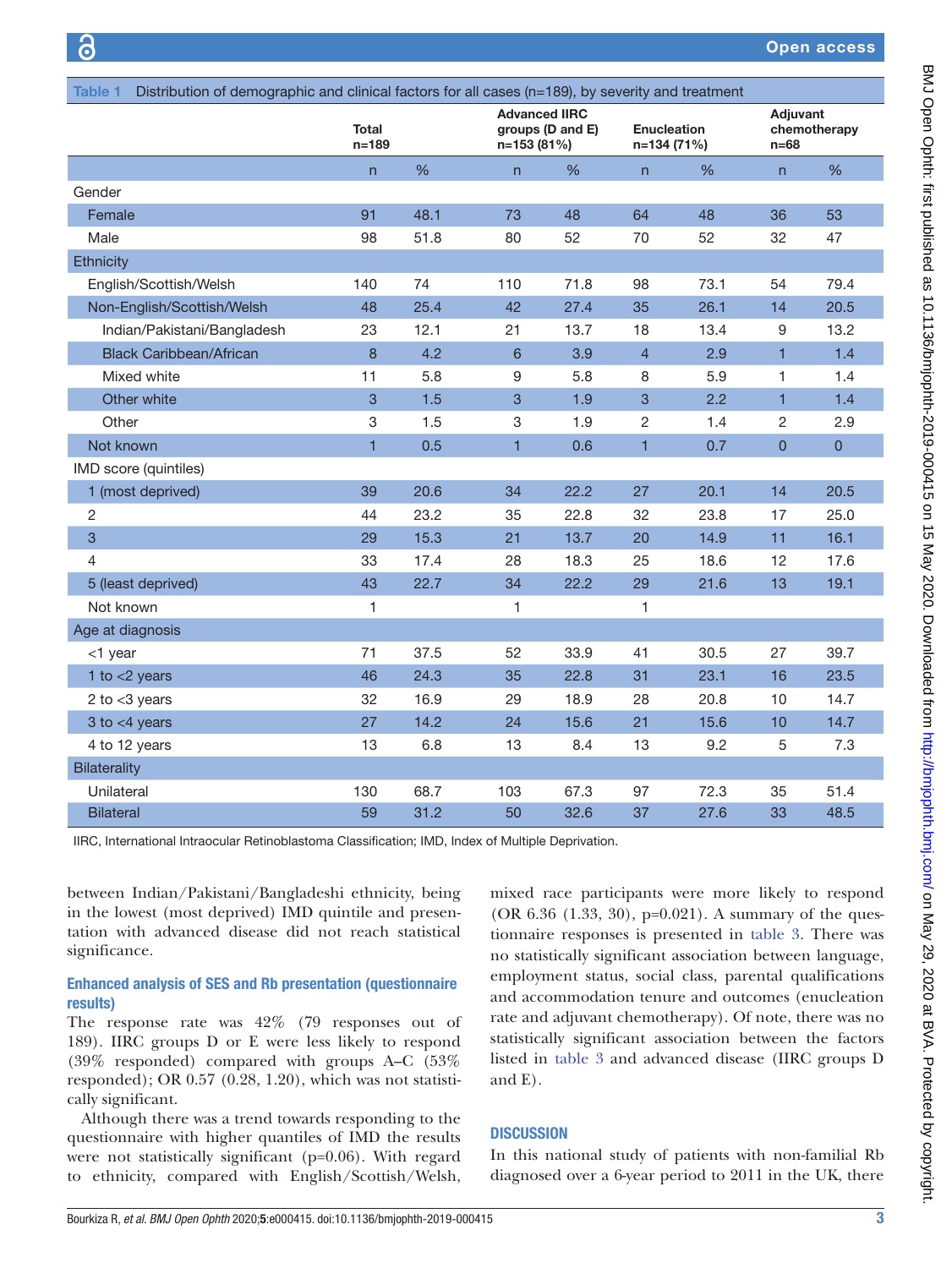<span id="page-3-0"></span>

|                                   | <b>Advanced IIRC grade</b><br>n=153/189 (81%) |                     | Enucleation*<br>n=134/189 (71%) |                    | Adjuvant chemotherapy*<br>n=68/134 (50%) |                    |  |
|-----------------------------------|-----------------------------------------------|---------------------|---------------------------------|--------------------|------------------------------------------|--------------------|--|
|                                   | <b>Unadjusted</b><br><b>OR</b>                | <b>Adjusted OR</b>  | <b>Unadjusted</b><br><b>OR</b>  | <b>Adjusted OR</b> | <b>Unadjusted</b><br><b>OR</b>           | <b>Adjusted OR</b> |  |
| Gender                            |                                               |                     |                                 |                    |                                          |                    |  |
| Female                            | 1                                             |                     | 1                               | 1                  | 1                                        | 1                  |  |
| Male                              | 1.10                                          | 1.03 (0.46, 2.30)   | 1.01                            | 1.04 (0.47, 2.30)  | 0.68                                     | 0.50(0.22, 1.17)   |  |
| Ethnicity                         |                                               |                     |                                 |                    |                                          |                    |  |
| English/Scottish/Welsh            | 1                                             | 1                   | 1                               | 1                  | 1                                        | 1                  |  |
| Indian/Pakistani/<br>Bangladeshi  | 2.86                                          | 3.13 (0.62, 16)     | 1.86                            | 1.40 (0.36, 5.41)  | 0.75                                     | 0.75(0.22, 2.59)   |  |
| <b>Black</b><br>Caribbean/African | 0.82                                          | 0.59(0.09, 3.72)    | 0.41                            | 0.16(0.02, 1.18)   | 0.28                                     | 0.35(0.03, 4.20)   |  |
| Mixed/other white or other 2.05   |                                               | 3.92 (0.77, 20)     | 1.34                            | 0.93(0.23, 3.76)   | 0.37                                     | 0.37(0.09, 1.56)   |  |
| <b>IMD</b> score (quintiles)      |                                               |                     |                                 |                    |                                          |                    |  |
| 1 (most deprived)                 | 1                                             | 1                   | 1                               | 1                  | 1                                        | 1                  |  |
| $\overline{2}$                    | 0.57                                          | $0.61$ (0.17, 2.15) | 1.19                            | 1.90 (0.59, 6.17)  | 1.13                                     | 0.94(0.28, 3.14)   |  |
| 3                                 | 0.39                                          | 0.35(0.09, 1.37)    | 1.11                            | 2.55(0.63, 10)     | 1.22                                     | 1.03 (0.25, 4.28)  |  |
| $\overline{4}$                    | 0.82                                          | 0.79(0.19, 3.39)    | 1.59                            | 1.99 (0.54, 7.37)  | 0.92                                     | 0.55(0.15, 2.04)   |  |
| 5 (least deprived)                | 0.55                                          | 0.57(0.16, 2.07)    | 0.99                            | 1.19 (0.36, 3.94)  | 0.81                                     | 0.66(0.20, 2.25)   |  |
| Age at diagnosis                  |                                               |                     |                                 |                    |                                          |                    |  |
| $<$ 1 year                        | 1                                             | 1                   | $\mathbf{1}$                    | 1                  | $\mathbf{1}$                             | 1                  |  |
| 1 to $<$ 2 years                  | 1.16                                          | 1.58 (0.59, 4.25)   | 1.62                            | 1.39 (0.52, 3.74)  | 0.52                                     | 0.66(0.19, 2.25)   |  |
| 2 to $<$ 3 years                  | 3.53                                          | 6.24 (1.50, 26)     | 5.12                            | 3.58 (0.96, 13)    | 0.29                                     | 0.66(0.19, 2.30)   |  |
| 3 to 12 years                     | 4.5                                           | 9.57 (2.34, 39)     | 6.22                            | 4.30 (1.06, 17)    | 0.41                                     | 1.01(0.31, 3.27)   |  |
| Laterality                        |                                               |                     |                                 |                    |                                          |                    |  |
| <b>Unilateral</b>                 | $\overline{1}$                                | $\blacksquare$      | $\overline{1}$                  | $\mathbf{1}$       | $\mathbf{1}$                             | $\overline{1}$     |  |
| <b>Bilateral</b>                  | 1.46                                          | 3.24 (1.23, 8.57)   | 0.52                            | 0.48(0.19, 1.20)   | 15                                       | 16 (4.8, 56)       |  |

Models adjusted for all factors in the table.

Blod values are statistically significant as 95% confidence interval of odds ratio does not include 1.

\*Additional adjustment for IIRC groups.

IIRC, International Intraocular Retinoblastoma Classification; IMD, Index of Multiple Deprivation.

was no evidence of an association of ethnicity or SES and the risk of presenting with advanced disease.

A key strength of our study is that data were extracted from a prospective Rb database with no selection bias. In addition, we collected information on SES directly from the patients' parents to increase granularity of the data. For example, education is different from income and might help us with further interventions.

Also, during this period of data collection enucleation rates were over 70% and we had information regarding high-risk histopathological features. As globe salvage has increased due to new treatments (intra-arterial chemotherapy and intravitreal chemotherapy) such information is more difficult to acquire. However, the number of eyes that fall in the more advanced groups D and E remains valid parameters to study.

In the USA, it has recently been shown that there was a trend for Hispanics and those with unfavourable

socioeconomic factors to have more advanced disease at presentation (more high-risk adverse histopathology on local review). However, central review of histopathology slides did not provide evidence that this was statistically significant.<sup>11</sup> This suggests that there may have been bias at local review particularly if the name of the child was not masked from the histopathologist. From 2000 to 2010, the data from 830 children were analysed and an association between requirement for enucleation and being Hispanic and/or low SES existed.[15](#page-5-9) A retrospective analysis of the presentation of disease according to IIRC (particularly groups D and E) may have been difficult to perform and the decision to enucleate was not standardised according to classification, thus bias on the part of the surgeon may have played a part. In addition, statistical significance was noted in mortality: 2 of 262 white children died (99% 5-year survival) compared with 6 of 89 black children (93% 5-year survival). The causes of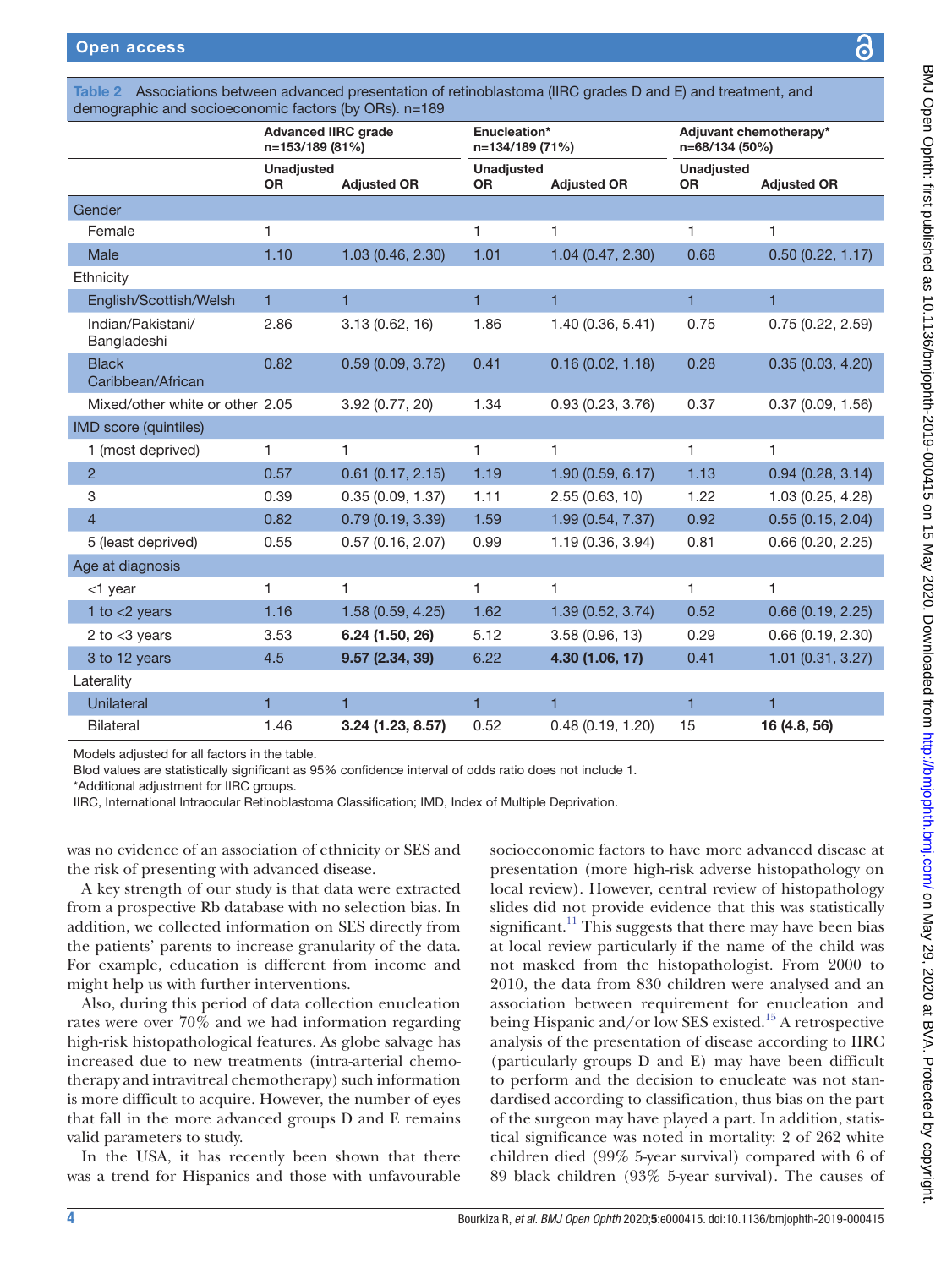<span id="page-4-0"></span>

| Distribution of household sociodemographic factors in a subsample with enhanced individual-level data on SES, by<br>Table 3<br>IIRC grade, enucleation and adjuvant chemotherapy |    |                     |               |                         |  |  |
|----------------------------------------------------------------------------------------------------------------------------------------------------------------------------------|----|---------------------|---------------|-------------------------|--|--|
|                                                                                                                                                                                  | n  | % D or E IIRC grade | % enucleation | % adjuvant chemotherapy |  |  |
| Language spoken                                                                                                                                                                  |    |                     |               |                         |  |  |
| English only                                                                                                                                                                     | 63 | 73.0                | 69.4          | 41.9                    |  |  |
| English and other language                                                                                                                                                       | 15 | 86.7                | 66.7          | 36.4                    |  |  |
| No English                                                                                                                                                                       | 1  | 100                 | 100           | $\Omega$                |  |  |
|                                                                                                                                                                                  |    | $p=0.46$            | $p=0.78$      | $p=0.67$                |  |  |
| Employment status*                                                                                                                                                               |    |                     |               |                         |  |  |
| Student/unemployed                                                                                                                                                               | 5  | 100                 | 80.0          | 75                      |  |  |
| Employed                                                                                                                                                                         | 74 | 74.3                | 68.5          | 37.3                    |  |  |
|                                                                                                                                                                                  |    | $p=0.94$            | $p=0.59$      | $p=0.14$                |  |  |
| Social class status*                                                                                                                                                             |    |                     |               |                         |  |  |
| Professional                                                                                                                                                                     | 22 | 90.9                | 72.7          | 43.8                    |  |  |
| <b>Skilled</b>                                                                                                                                                                   | 28 | 60.7                | 64.3          | 42.1                    |  |  |
| Semiskilled                                                                                                                                                                      | 11 | 81.8                | 72.7          | 25.0                    |  |  |
| Manual                                                                                                                                                                           | 9  | 77.8                | 75.0          | 33.0                    |  |  |
|                                                                                                                                                                                  |    | $p=0.09$            | $p=0.89$      | $p=0.81$                |  |  |
| Highest qualification of main carer                                                                                                                                              |    |                     |               |                         |  |  |
|                                                                                                                                                                                  |    |                     |               |                         |  |  |

None  $\begin{array}{ccccccccccccc}\n 8 & 87.5 & 75.0 & 33.3\n\end{array}$ O level† 23 65.2 54.6 41.7 A level‡ 16 68.8 81.3 30.8 Degree 32 84.4 71.9 45.8 p=0.29 p=0.32 p=0.82 p=0.82 p=0.82 p=0.82 p=0.82 p=0.82 p=0.82 p=0.82 p=0.82 p=0.82  $\pm$ 

Home owner 59 76.3 65.5 46.2 Rental accommodation 120 25.0 80.0 25.0 p=0.91 p=0.23 p=0.15 p=0.23 p=0.15

\*Main wage earner.

†State examination at age 16.

Accommodation tenure

‡State examination at age 18.

IIRC, International Intraocular Retinoblastoma Classification; SES, socioeconomic status.

mortality from Rb are again complex ranging from associated pinealoblastoma to treatment strategies and poor follow-up. Unfortunately, such details were not provided in that study. From 2000 to 2014, it was found that more patients from low SES and Hispanic patients were enucleated in the USA.<sup>16</sup> However, there was no difference in the advanced nature of disease. This reflects variation in treatment approaches between centres in America and probably cost implications where it is cheaper to perform an enucleation than undergo other treatments. We present a study from the UK where there are only two centres and no cost implications to families. It is reassuring that no statistical difference was noted in enucleation rate for low SES and non-white patients.

Human Development Index for different countries correlates with survival for Rb.[17](#page-5-11) In Mexico, lower maternal education and poor prenatal housing conditions were significantly predictive of overall survival in unilateral disease, and more advanced IIRC grouping in

bilateral disease, independent of diagnostic delay.<sup>[18](#page-5-12)</sup> In Brazil, maternal education carried a significant difference with outcomes (advanced stage at diagnosis, enucleation and survival).<sup>19</sup> Interestingly, low SES per se was not associated with poorer outcomes.

We have previously shown that in the UK high-risk Rb (requiring adjuvant chemotherapy) is not associated with delayed lag time (time to diagnosis). $9$  This is counterintuitive but is found in all other paediatric cancers in high-resource countries. $^{20}$  $^{20}$  $^{20}$  Whereas low SES may be associated with more advanced disease at presentation in low-resource countries or countries with unequal healthcare access, we wanted to understand if there were any vulnerable groups in a healthcare system that was free at point of access such as the UK. We have found no evidence of an association to suggest SES or a certain ethnic group is disadvantaged. It is also difficult to argue that any particular ethnic group (present in the UK) is biologically more susceptible to advanced disease.